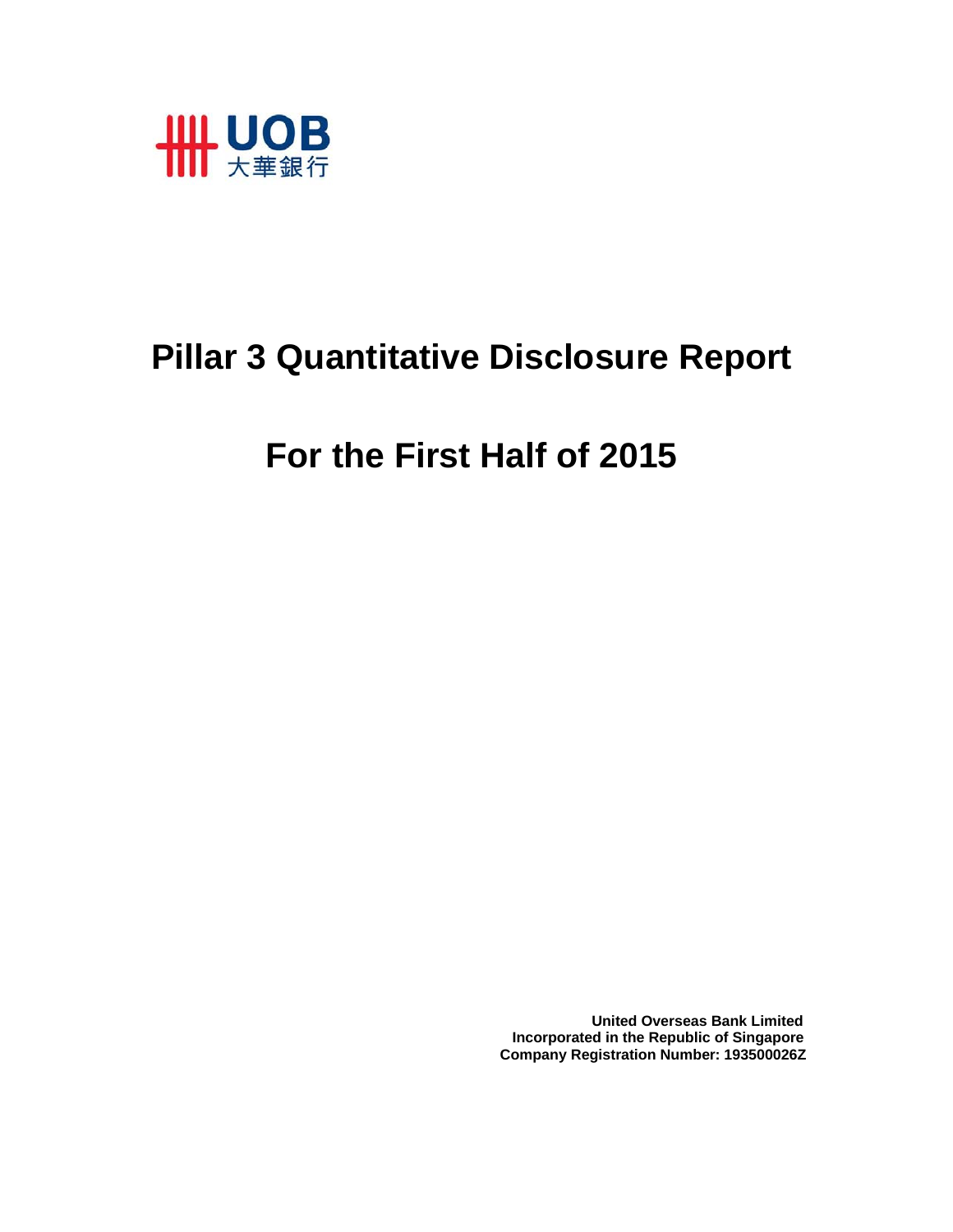#### **INTRODUCTION**

This Pillar 3 quantitative report is prepared in accordance to the Monetary Authority of Singapore ("MAS") Notice 637 on Risk Based Capital Adequacy Requirements for banks incorporated in Singapore. The disclosures are to facilitate the understanding of the UOB Group's risk profile and assessment of the Group's capital adequacy.

|                                                                                             | <b>EAD</b> | <b>RWA</b> |
|---------------------------------------------------------------------------------------------|------------|------------|
|                                                                                             | \$ million | \$ million |
| <b>Credit Risk</b>                                                                          |            |            |
| Internal Ratings-Based (IRB) Approach                                                       |            |            |
| Corporate                                                                                   | 127,329    | 91,086     |
| Sovereign                                                                                   | 49,150     | 1,144      |
| <b>Bank</b>                                                                                 | 32,645     | 6,647      |
| Residential Mortgage <sup>a</sup>                                                           | 65,047     | 9,182      |
| Qualifying Revolving Retail <sup>a</sup>                                                    | 6,217      | 2,246      |
| Other Retail <sup>a</sup>                                                                   | 18,996     | 3,814      |
| Equity                                                                                      | 2,048      | 7,445      |
| Securitisation                                                                              | 47         | 85         |
| <b>Total IRB Approach</b>                                                                   | 301,479    | 121,649    |
| Standardised Approach <sup>b</sup>                                                          |            |            |
| Corporate                                                                                   | 9,023      | 8,452      |
| Sovereign                                                                                   | 1,814      | 332        |
| <b>Bank</b>                                                                                 | 1,675      | 302        |
| <b>Regulatory Retail</b>                                                                    | 1,217      | 929        |
| <b>Residential Mortgage</b>                                                                 | 1,568      | 659        |
| <b>Commercial Real Estate</b>                                                               | 2,428      | 2,446      |
| <b>Fixed Assets</b>                                                                         | 2,905      | 2,905      |
| <b>Other Exposures</b>                                                                      | 5,521      | 2,918      |
| <b>Total Standardised Approach</b>                                                          | 26,151     | 18,943     |
| <b>Credit Valuation Adjustment</b>                                                          |            | 1,809      |
| <b>Central Counterparties</b>                                                               |            | 380        |
| Investments approved under section 32 of the Banking Act (below<br>threshold for deduction) |            | 6,601      |
| <b>Total Credit Risk</b>                                                                    |            | 149,382    |
| <b>Market Risk</b>                                                                          |            |            |
| <b>Standardised Approach</b>                                                                |            | 19,935     |
|                                                                                             |            |            |
| <b>Operational Risk</b>                                                                     |            |            |
| <b>Standardised Approach</b>                                                                |            | 12,235     |
| Total                                                                                       |            | 181,552    |

*a Credit exposures under Advanced IRB Approach.* 

*b Amount under Standardised Approach refers to credit exposure where IRB Approach is not applicable, or portfolios that will eventually adopt IRB Approach.* 

Based on the Group's Total RWA, the Group's minimum capital requirement as at 30 June 2015 is \$18,155 million.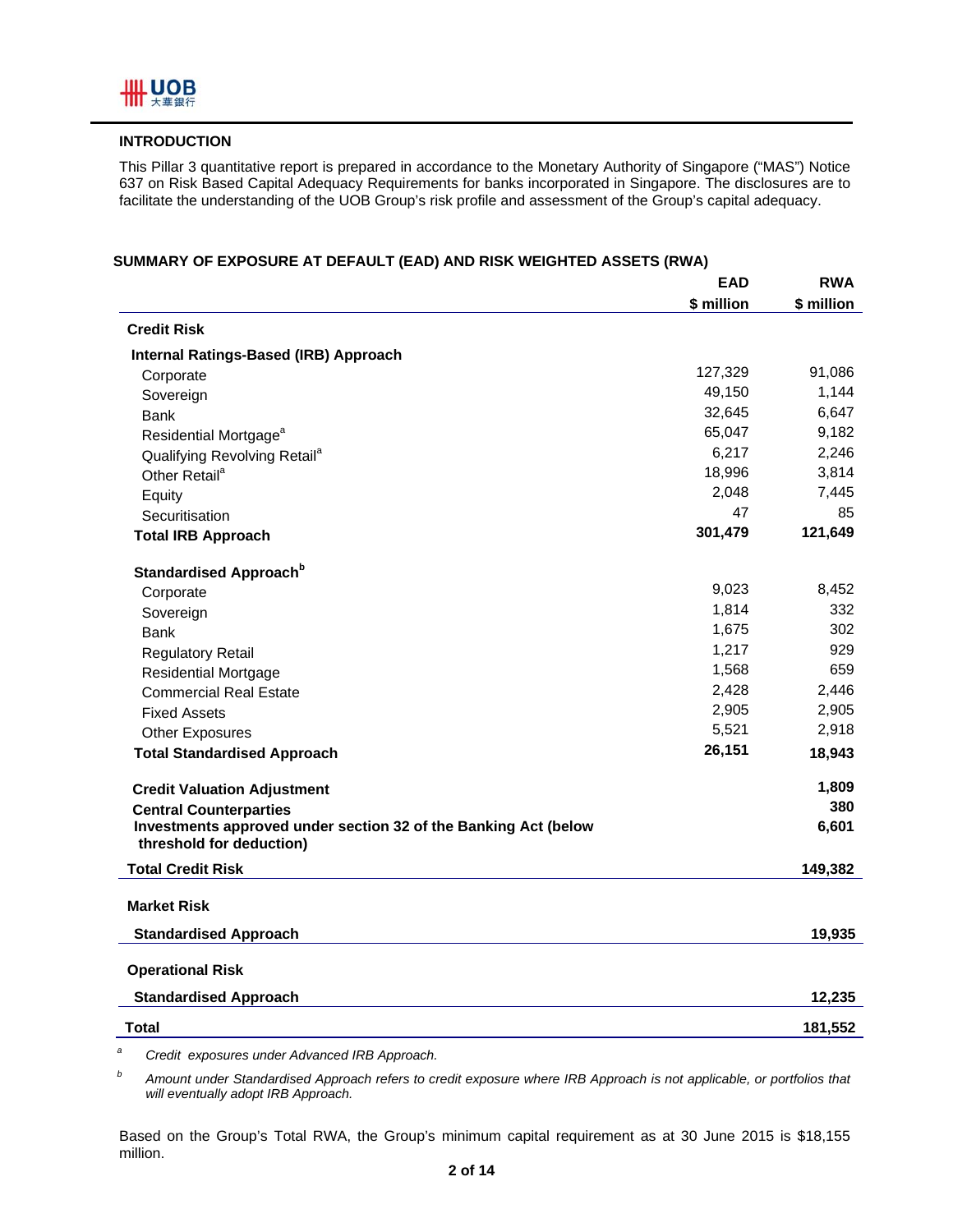#### **CREDIT RISK**

Credit risk is defined as the risk of loss arising from any failure by a borrower or a counterparty to fulfil its financial obligations as and when they fall due.

The Group Credit Committee is delegated the authority by the Board of Directors to oversee all credit matters. It maintains oversight on the effectiveness of the Group's credit and country risk management structure including framework, people, processes, information, infrastructure, methodologies and systems.

Credit risk exposures are managed through a robust credit underwriting, structuring and monitoring process. The process includes monthly review of all non-performing and special mention loans, ensuring credit quality and the timely recognition of asset impairment. In addition, credit review and audit are performed regularly to proactively manage any delinquency, minimise undesirable concentrations, maximise recoveries, and ensure that credit policies and procedures are complied with. Past dues and credit limit excesses are tracked and analysed by business and product lines.

Country risk arises where the Group is unable to receive payments from customers as a result of political or economic events in the country. These events include political and social unrest, nationalisation and expropriation of assets, government repudiation of external indebtedness, and currency depreciation or devaluation.

#### **Credit exposure**

*1*

The Group's maximum exposure to credit risk of on-balance sheet and off-balance sheet financial instruments, before taking into account any collateral held, other credit enhancements and netting arrangements, is shown in the table below:

|                                                                 | Average <sup>1</sup> | <b>End</b> |
|-----------------------------------------------------------------|----------------------|------------|
|                                                                 | \$ million           | \$ million |
| Balances and placements with central banks                      | 35,806               | 37,107     |
| Singapore Government treasury bills and securities              | 7,362                | 7,017      |
| Other government treasury bills and securities                  | 9,465                | 9,808      |
| Trading debt securities                                         | 941                  | 1,436      |
| Placements and balances with banks                              | 27,684               | 25,658     |
| Loans to non-bank customers                                     | 196,755              | 198,798    |
| Derivative financial assets                                     | 6,180                | 5,745      |
| Investment debt securities                                      | 7,993                | 7,250      |
| <b>Others</b>                                                   | 1,717                | 1,899      |
|                                                                 | 293,903              | 294.718    |
| Contingent liabilities                                          | 19,305               | 19,800     |
| Commitments (excluding operating lease and capital commitments) | 97,493               | 98,813     |
|                                                                 | 410.701              | 413,331    |

 *Average balances are computed based on quarter-end exposure.* 

As a fundamental credit principle, the Group generally does not grant credit facilities solely on the basis of the collateral provided. All credit facilities are granted based on the credit standing of the borrower, source of repayment and debt servicing ability.

Collateral is taken whenever possible to mitigate the credit risk assumed. The value of the collateral is monitored periodically. The frequency of valuation depends on the type, liquidity and volatility of the collateral value. The main types of collateral taken by the Group are cash, marketable securities, real estate, equipment, inventory and receivables. Policies and processes are in place to monitor collateral concentration.

In extending credit facilities to small and medium enterprises, personal guarantees are often taken as a form of moral support to ensure moral commitment from the principal shareholders and directors.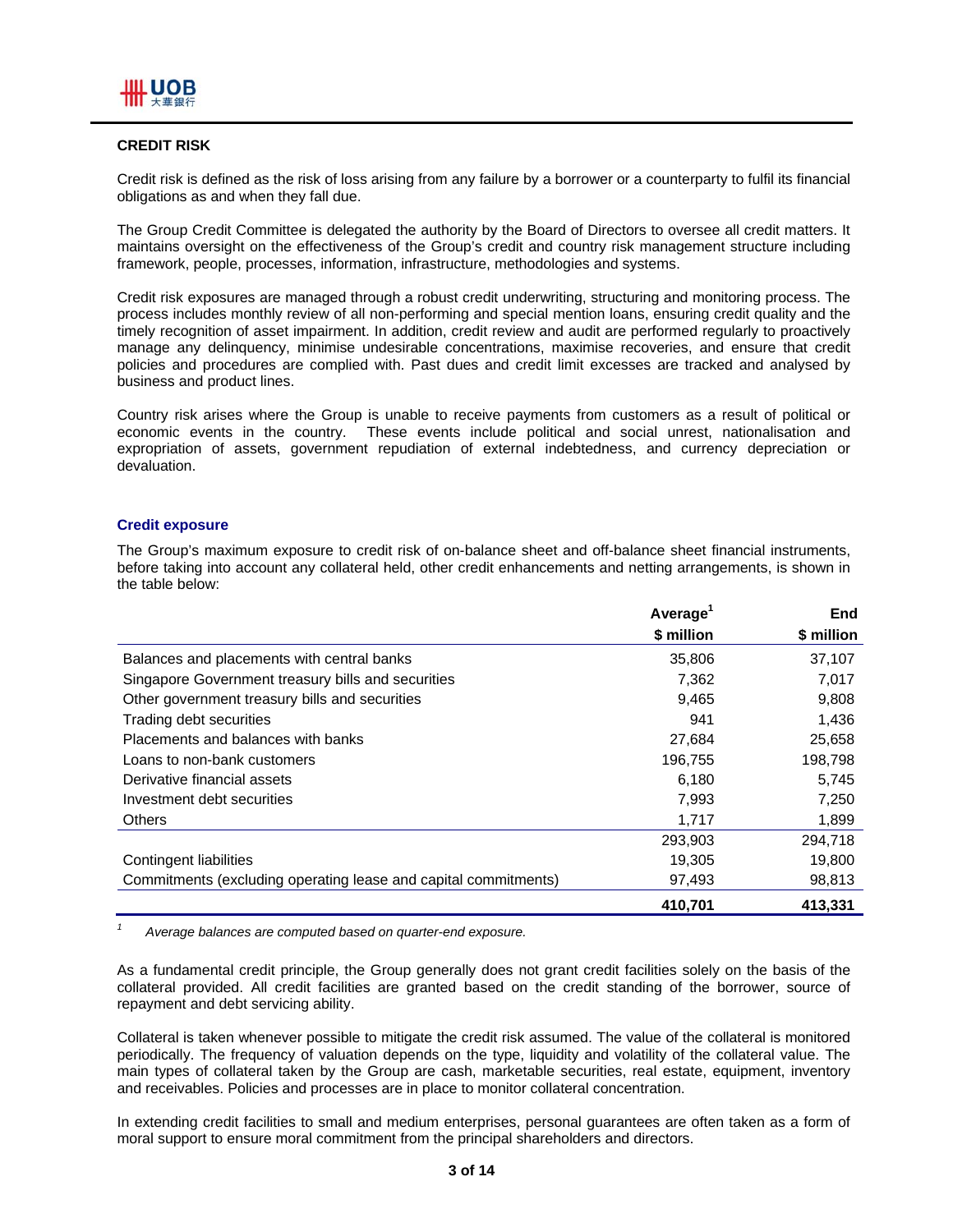

Corporate guarantees are often obtained when the borrower's credit worthiness is not sufficient to justify an extension of credit.

For internal risk management, agreements such as International Swaps and Derivatives Association Master Agreements and Credit Support Annex have been established with active counterparties to manage counterparty credit risk arising from foreign exchange and derivative activities. The agreements allow the Group to settle all outstanding transactions in the event of counterparty default, resulting in a single net claim against or in favour of the counterparty.

#### **Major On-balance sheet credit exposures**

|                                    | Loans to non-<br>bank customers<br>(gross) | Government<br>treasury bills<br>and securities | <b>Placements and</b><br>balances with<br>banks | <b>Debt</b><br>securities | <b>Total</b> |
|------------------------------------|--------------------------------------------|------------------------------------------------|-------------------------------------------------|---------------------------|--------------|
|                                    | \$ million                                 | \$ million                                     | \$ million                                      | \$ million                | \$ million   |
| Analysed by geography <sup>a</sup> |                                            |                                                |                                                 |                           |              |
| Singapore                          | 115.024                                    | 7.017                                          | 603                                             | 2,328                     | 124,972      |
| Malaysia                           | 25.325                                     | 1.201                                          | 2,896                                           | 1.364                     | 30,786       |
| Thailand                           | 11,003                                     | 3,000                                          | 452                                             | 116                       | 14,571       |
| Indonesia                          | 10.829                                     | 634                                            | 1.304                                           | 21                        | 12,788       |
| Greater China                      | 23.915                                     | 1,917                                          | 12,064                                          | 1,586                     | 39,482       |
| <b>Others</b>                      | 16.310                                     | 3,056                                          | 8,339                                           | 3.271                     | 30,976       |
| Total                              | 202.406                                    | 16,825                                         | 25.658                                          | 8.686                     | 253,575      |

*a By borrower's country of incorporation / operation (for non-individuals) and residence (for individuals).* 

|                                          | Loans to non-<br>bank customers<br>(gross) | treasury bills<br>and securities | Government Placements and<br>balances with<br>banks | <b>Debt</b><br>securities | Total      |
|------------------------------------------|--------------------------------------------|----------------------------------|-----------------------------------------------------|---------------------------|------------|
|                                          | \$ million                                 | \$ million                       | \$ million                                          | \$ million                | \$ million |
| Analysed by industry                     |                                            |                                  |                                                     |                           |            |
| Transport, storage and<br>communication  | 9,590                                      |                                  |                                                     | 829                       | 10,419     |
| Building and construction                | 40,648                                     |                                  |                                                     | 223                       | 40,871     |
| Manufacturing                            | 17,164                                     |                                  |                                                     | 1,218                     | 18,382     |
| <b>Financial institutions</b>            | 15,834                                     |                                  | 25,658                                              | 3,186                     | 44,678     |
| General commerce                         | 27,550                                     |                                  |                                                     | 532                       | 28,082     |
| Professionals and private<br>individuals | 25,829                                     |                                  |                                                     |                           | 25,829     |
| Housing loans                            | 55,294                                     |                                  |                                                     |                           | 55,294     |
| Government                               |                                            | 16,825                           |                                                     |                           | 16,825     |
| <b>Others</b>                            | 10,497                                     |                                  |                                                     | 2,698                     | 13,195     |
| Total                                    | 202,406                                    | 16,825                           | 25,658                                              | 8,686                     | 253,575    |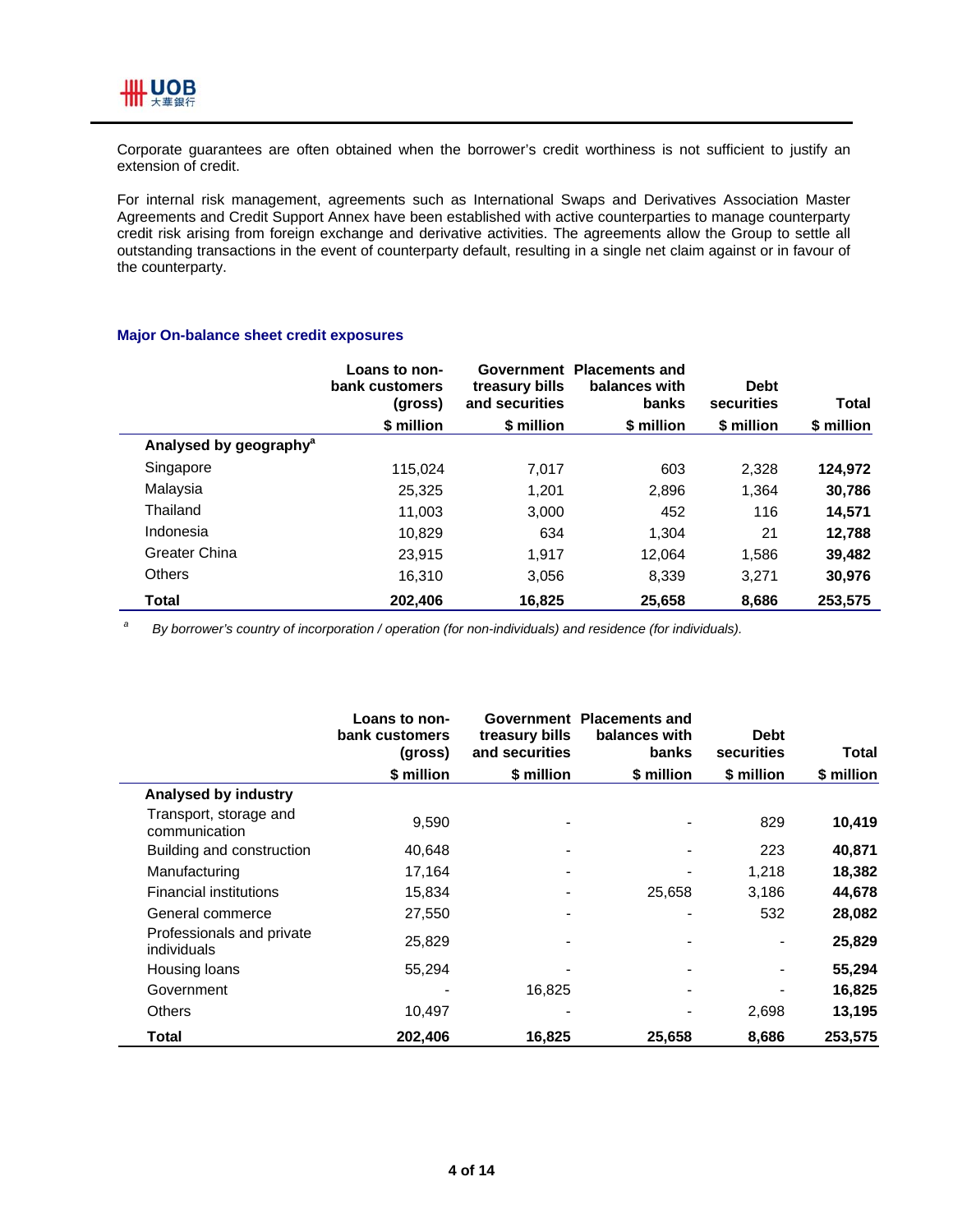#### **Contingent liabilities**

IIII UOB 大華銀行

 $\overline{a}$ 

| \$ million |
|------------|
|            |
| 8,367      |
| 2,700      |
| 1,239      |
| 638        |
| 2,555      |
| 4,301      |
| 19,800     |
|            |

*a By borrower's country of incorporation / operation (for non-individuals) and residence (for individuals).* 

#### **Commitments (excluding operating lease and capital commitments)**

|                                    | \$ million |
|------------------------------------|------------|
| Analysed by geography <sup>a</sup> |            |
| Singapore                          | 57,165     |
| Malaysia                           | 8,097      |
| Thailand                           | 6,986      |
| Indonesia                          | 3,210      |
| Greater China                      | 15,035     |
| Others                             | 8,320      |
| <b>Total</b>                       | 98,813     |

*a By borrower's country of incorporation / operation (for non-individuals) and residence (for individuals).*

#### **Credit exposures by residual contractual maturity**

The following table shows the Group's credit exposures by remaining contractual maturities.

|                              | Up to 7    | Over 7<br>days to | Over<br>1 to $3$ | Over<br>3 to 12 | Over<br>1 to $3$ | Over 3         | <b>No</b><br>specific |              |
|------------------------------|------------|-------------------|------------------|-----------------|------------------|----------------|-----------------------|--------------|
|                              | days       | 1 month           | months           | months          | vears            | vears          | maturity              | <b>Total</b> |
|                              | \$ million | \$ million        | \$ million       | \$ million      | \$ million       | \$ million     | \$ million            | \$ million   |
| Balances and                 |            |                   |                  |                 |                  |                |                       |              |
| placements with              |            |                   |                  |                 |                  |                |                       |              |
| central banks                | 13,750     | 6,076             | 5,649            | 3,856           | 22               |                | 7,754                 | 37,107       |
| Singapore                    |            |                   |                  |                 |                  |                |                       |              |
| Government treasury          |            |                   |                  |                 |                  |                |                       |              |
| bills and securities         | 241        |                   | $\blacksquare$   | 2,534           | 1,125            | 2,763          | 354                   | 7,017        |
| Other government             |            |                   |                  |                 |                  |                |                       |              |
| treasury bills and           |            |                   |                  |                 |                  |                |                       |              |
| securities                   | 450        | 537               | 1,392            | 3,082           | 3,132            | 1,212          | 3                     | 9,808        |
| Trading debt                 |            | 1                 |                  |                 |                  |                |                       |              |
| securities<br>Placements and |            |                   | 238              | 446             | 154              | 549            | 48                    | 1,436        |
| balances with banks          | 6,911      | 3,564             | 7,422            | 5,373           | 611              | 27             | 1,750                 | 25,658       |
| Loans to non-bank            |            |                   |                  |                 |                  |                |                       |              |
| customers                    | 10,041     | 13,556            | 13,754           | 19,198          | 29,669           | 106,859        | 5,721                 | 198,798      |
| Derivative                   |            |                   |                  |                 |                  |                |                       |              |
| financial assets             |            |                   |                  |                 |                  |                | 5,745                 | 5,745        |
| Investment debt              |            |                   |                  |                 |                  |                |                       |              |
| securities                   | 145        | 140               | 233              | 1,340           | 1,833            | 3,346          | 213                   | 7,250        |
| <b>Others</b>                |            |                   |                  |                 |                  | $\blacksquare$ | 1,899                 | 1,899        |
| Total                        | 31,538     | 23,874            | 28,688           | 35,829          | 36,546           | 114,756        | 23,487                | 294,718      |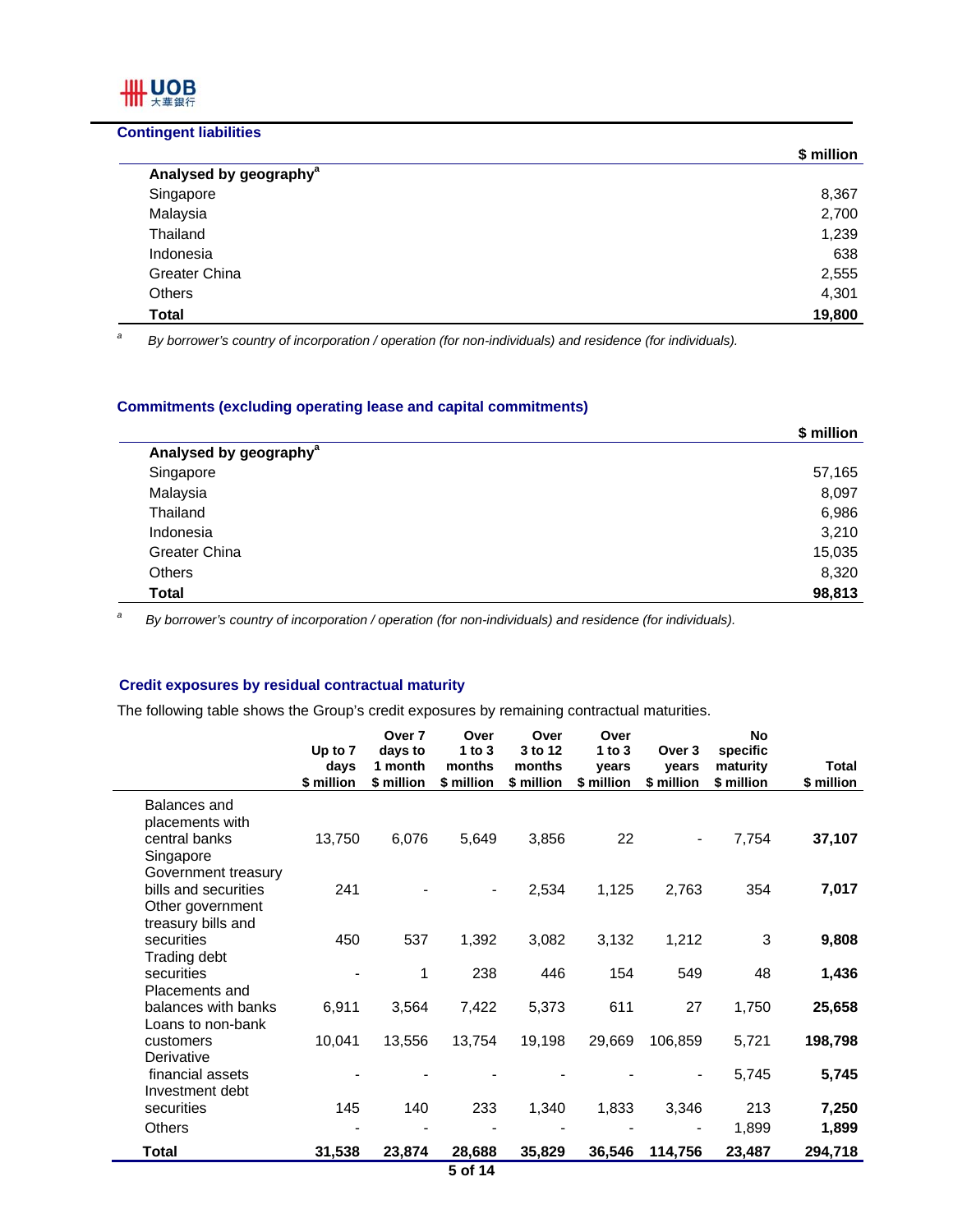### **Counterparty Credit Risk Exposures**

|                                               | \$ million |
|-----------------------------------------------|------------|
| Gross positive fair value of contracts        | 11,984     |
| Netting effects                               | (2,909)    |
| Exposure under current exposure method        | 9,075      |
| Analysed by type:                             |            |
| Interest rate contracts                       | 2,870      |
| Foreign exchange contracts and gold           | 3,412      |
| Equity contracts                              | 2,059      |
| Credit derivative contracts                   | 108        |
| Precious metals and other commodity contracts | 626        |
| Collateral held                               |            |
| <b>Financial Collateral</b>                   | (394)      |
| <b>Others</b>                                 | (8)        |
| Net derivatives credit exposure               | 8,673      |

#### **Credit Derivative Exposures**

|                                   | <b>Notional amounts bought</b> | <b>Notional amounts sold</b> |
|-----------------------------------|--------------------------------|------------------------------|
|                                   | \$ million                     | \$ million                   |
| Own credit portfolio              | 1.004                          |                              |
| Intermediation portfolio          | 237                            | 237                          |
| <b>Total credit default swaps</b> | 1.241                          | 237                          |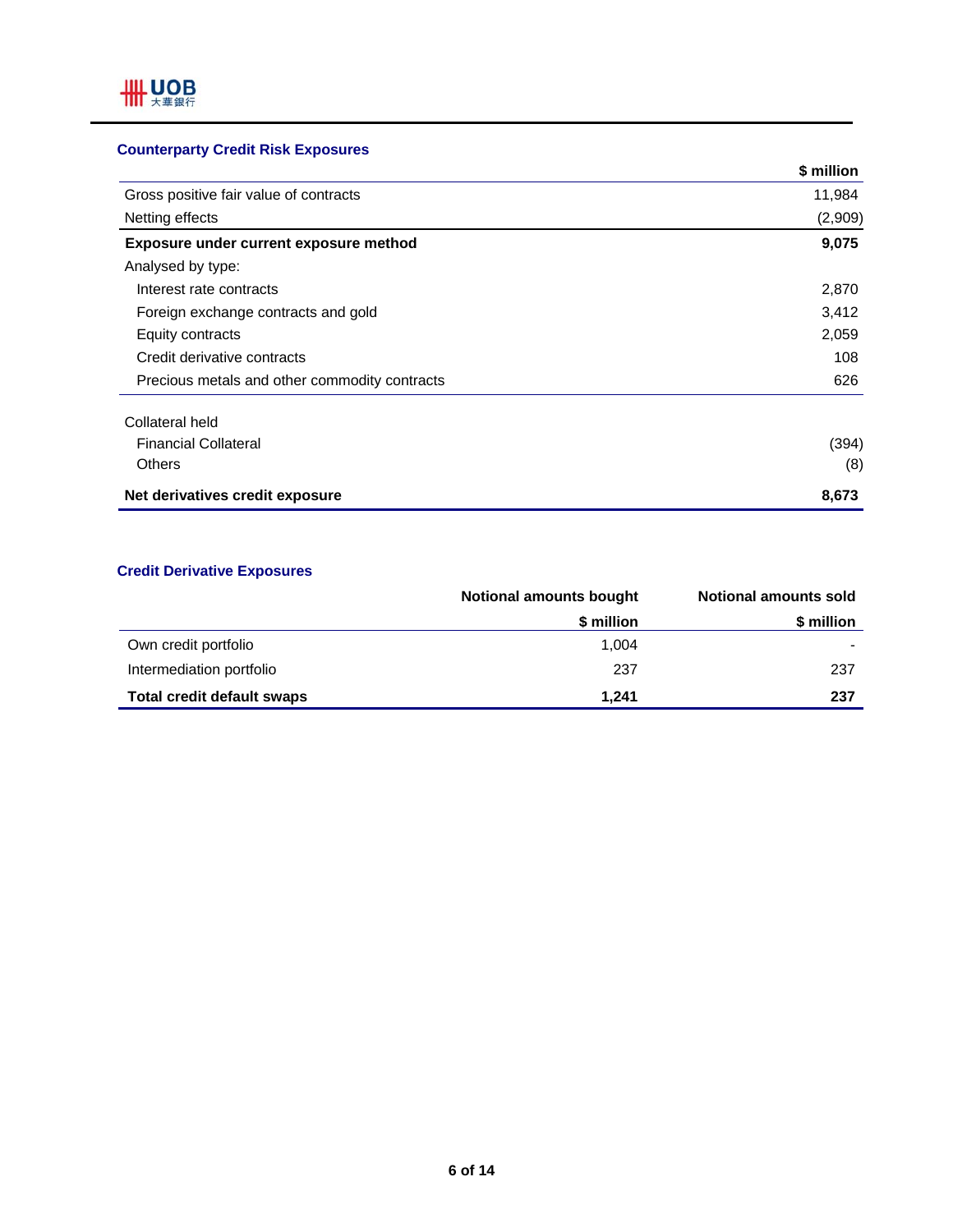#### **Credit Exposures Secured by Eligible Collateral, Guarantees and Credit Derivatives**

**Amount by which total exposures are covered by:**

|                               | Eligible Collateral <sup>a</sup> | <b>Credit Protection</b> |
|-------------------------------|----------------------------------|--------------------------|
|                               | \$ million                       | \$ million               |
| <b>Standardised</b>           |                                  |                          |
| Corporate                     | 1,677                            | 84                       |
| Bank                          | 9                                |                          |
| Retail                        | 177                              | 3                        |
| <b>Commercial Real Estate</b> | 14                               | 6                        |
| Others                        | 777                              |                          |
| <b>Standardised Total</b>     | 2,654                            | 93                       |
| <b>FIRB</b>                   |                                  |                          |
| Corporate                     | $17,695^{b}$                     | 11,405                   |
| Sovereign                     | 1,337                            |                          |
| <b>Bank</b>                   | 1,092                            | 41                       |
| <b>FIRB Total</b>             | 20,124                           | 11,446                   |
| <b>Total</b>                  | 22,778                           | 11,539                   |

*a The Group currently uses supervisory prescribed haircuts for eligible financial collateral* 

*b Include other eligible collateral of \$11,461 million* 

#### **Credit Exposures Subject to Standardised Approach**

|                     | Net Exposures <sup>a</sup> |
|---------------------|----------------------------|
| <b>Risk Weights</b> | \$ million                 |
| 0% to 35%           | 6,694                      |
| 50% to 75%          | 2,975                      |
| 100% and above      | 16,482                     |
| <b>Total</b>        | 26,151                     |

*a Net exposures after credit mitigation and provisions* 

#### **RWA based on the assessments of each recognized ECAI**

|                | <b>RWA</b> |
|----------------|------------|
| <b>ECAI</b>    | \$ million |
|                | 776        |
| Moody's<br>S&P | 269        |
| Fitch          | 24         |
| <b>Total</b>   | 1,069      |

*ECAI : External Credit Assessment Institution*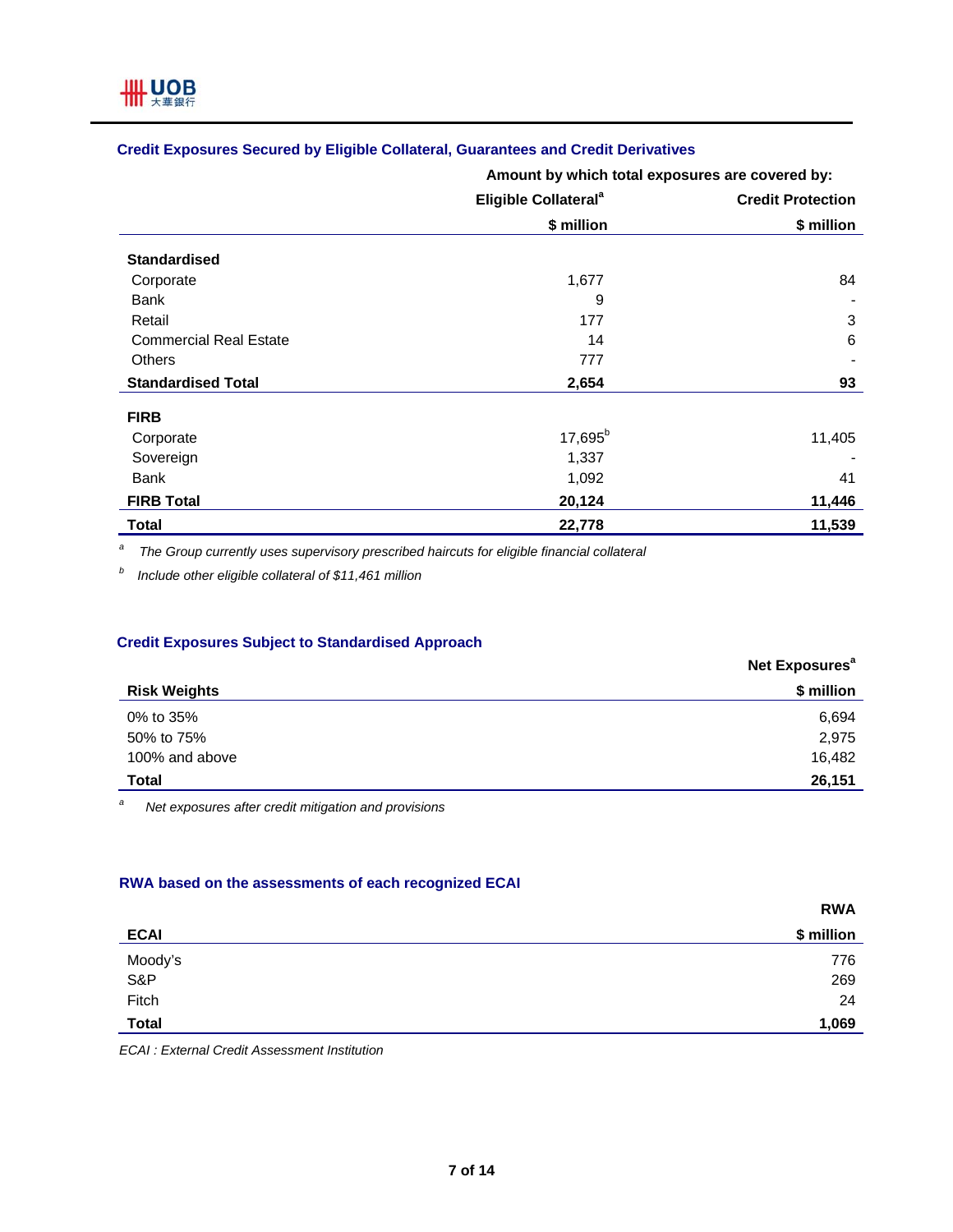#### **Credit Exposures Subject to Supervisory Risk Weight under IRB Approach**

|                     | <b>Specialised Lending</b> | <b>Equity (SRW Method)</b> |  |
|---------------------|----------------------------|----------------------------|--|
| <b>Risk Weights</b> | \$ million                 | \$ million                 |  |
| 0% to 50%           | 1,701                      |                            |  |
| 51% to 100%         | 2,333                      |                            |  |
| 101% and above      | 807                        | 1,663                      |  |
| <b>Total</b>        | 4.841                      | 1,663                      |  |

*SRW: Simple Risk Weight* 

|                     | <b>Securitisation<sup>a</sup></b> |
|---------------------|-----------------------------------|
| <b>Risk Weights</b> | \$ million                        |
| 0% to 50%           | 41                                |
| 1250%               | 6                                 |
| <b>Total</b>        | 47                                |
|                     |                                   |

*a Securitisation exposures purchased* 

#### **CREDIT RISK PROFILE**

The following tables show the breakdown of exposures by RWA and EAD using the respective internal rating scale for the model applicable to the asset classes:

#### **Large Corporate, SME and Specialised Lending (IPRE) Exposures**

| <b>CRR Band</b> | PD Range    | <b>Credit RWA</b><br>\$ million | <b>EAD</b><br>\$ million | <b>Exposure-weighted</b><br><b>Average Risk Weights</b><br>℅ |
|-----------------|-------------|---------------------------------|--------------------------|--------------------------------------------------------------|
| $1 - 9$         | Up to 2.37% | 71.699                          | 109.641                  | 65                                                           |
| $10 - 16$       | $> 2.37\%$  | 15.776                          | 11,966                   | 132                                                          |
| Default         |             | $\,$                            | 860                      |                                                              |
| <b>Total</b>    |             | 87,475                          | 122,467                  | 71                                                           |

*SME : Small and Medium Enterprises* 

*IPRE : Income Producing Real Estate* 

*CRR : Customer Risk Rating*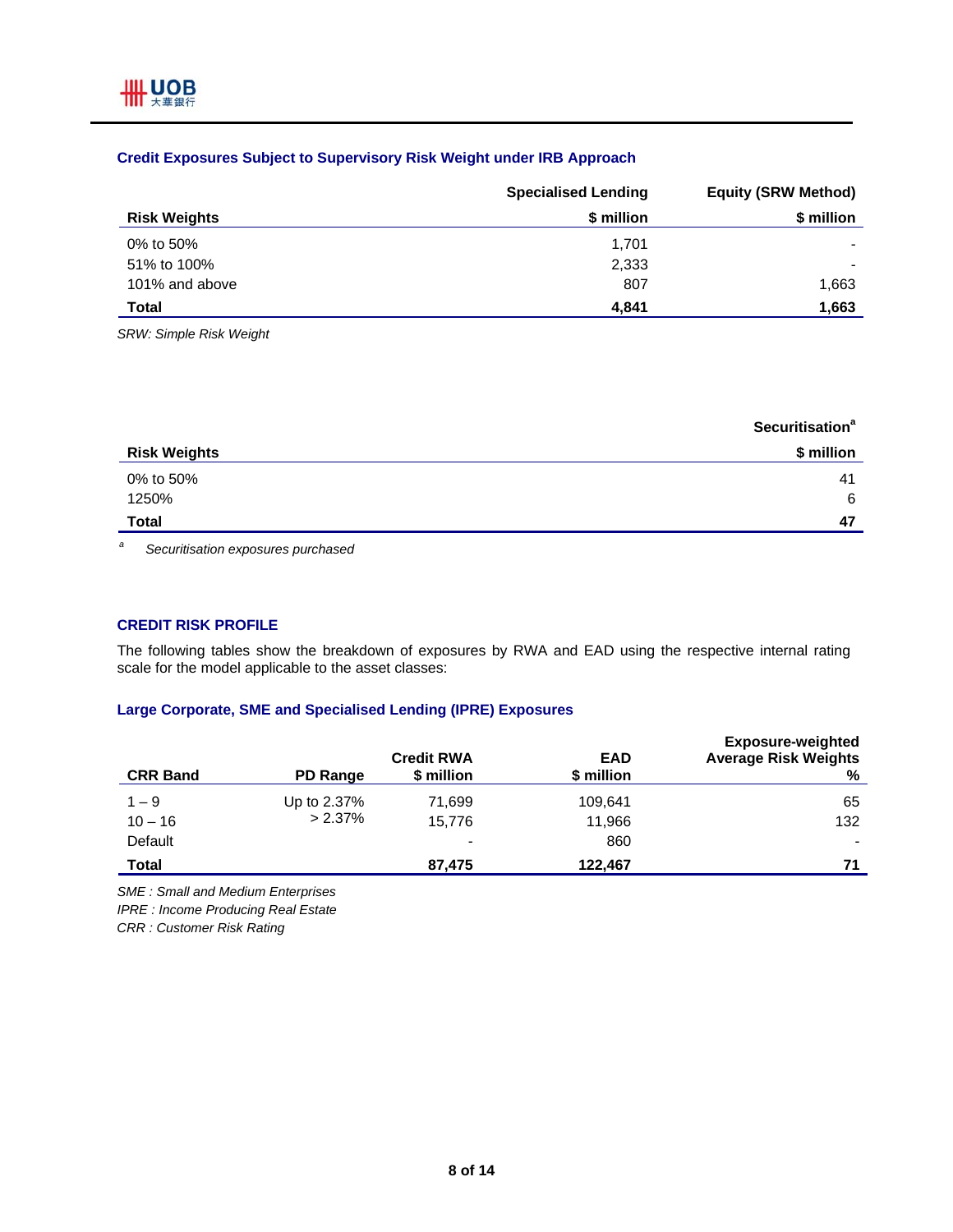#### **Specialised Lending (CF, PF, SF and UOB Thailand's IPRE) Exposures**

| <b>CRR Band</b> | <b>Credit RWA</b><br>\$ million | <b>EAD</b><br>\$ million | <b>Exposure-weighted</b><br><b>Average Risk Weights</b><br>% |
|-----------------|---------------------------------|--------------------------|--------------------------------------------------------------|
| Strong          | 1,029                           | 1,682                    | 61                                                           |
| Good            | 1,482                           | 1,684                    | 88                                                           |
| Satisfactory    | 885                             | 726                      | 122                                                          |
| Weak            | 215                             | 81                       | 265                                                          |
| Default         | $\overline{\phantom{0}}$        | 668                      | -                                                            |
| <b>Total</b>    | 3,611                           | 4,841                    | 75                                                           |

*CF : Commodities Finance* 

*PF : Project Finance* 

*SF: Ship Finance* 

#### **Sovereign Exposures**

| <b>CRR Band</b> | PD Range    | <b>Credit RWA</b><br>\$ million | <b>EAD</b><br>\$ million | <b>Exposure-weighted</b><br><b>Average Risk Weights</b><br>℅ |
|-----------------|-------------|---------------------------------|--------------------------|--------------------------------------------------------------|
| $1 - 9$         | Up to 0.28% | 935                             | 48,988                   | $\overline{2}$                                               |
| $10 - 16$       | > 0.28%     | 209                             | 162                      | 129                                                          |
| Default         |             | -                               | $\,$                     | <b>NA</b>                                                    |
| <b>Total</b>    |             | 1.144                           | 49,150                   |                                                              |

#### **Bank Exposures**

| <b>CRR Band</b> | <b>PD Range</b> | <b>Credit RWA</b><br>\$ million | <b>EAD</b><br>\$ million | <b>Exposure-weighted</b><br><b>Average Risk Weights</b><br>% |
|-----------------|-----------------|---------------------------------|--------------------------|--------------------------------------------------------------|
| $1 - 9$         | Up to 0.28%     | 4,399                           | 28,725                   | 15                                                           |
| $10 - 16$       | $> 0.28\%$      | 2,248                           | 3,920                    | 57                                                           |
| Default         |                 | $\overline{\phantom{0}}$        |                          | ΝA                                                           |
| <b>Total</b>    |                 | 6,647                           | 32.645                   | 20                                                           |

#### **Equity (PD/LGD Method) Exposures**

| <b>CRR Band</b> | PD Range    | <b>Credit RWA</b><br>\$ million | <b>EAD</b><br>\$ million | <b>Exposure-weighted</b><br><b>Average Risk Weights</b><br>℅ |
|-----------------|-------------|---------------------------------|--------------------------|--------------------------------------------------------------|
| $1 - 9$         | Up to 0.28% | 330                             | 197                      | 168                                                          |
| $10 - 16$       | $> 0.28\%$  | 962                             | 188                      | 511                                                          |
| Default         |             | $\blacksquare$                  | $\overline{\phantom{0}}$ | <b>NA</b>                                                    |
| Total           |             | 1.292                           | 385                      | 336                                                          |

*PD: Probability of Default* 

*LGD : Loss Given Default*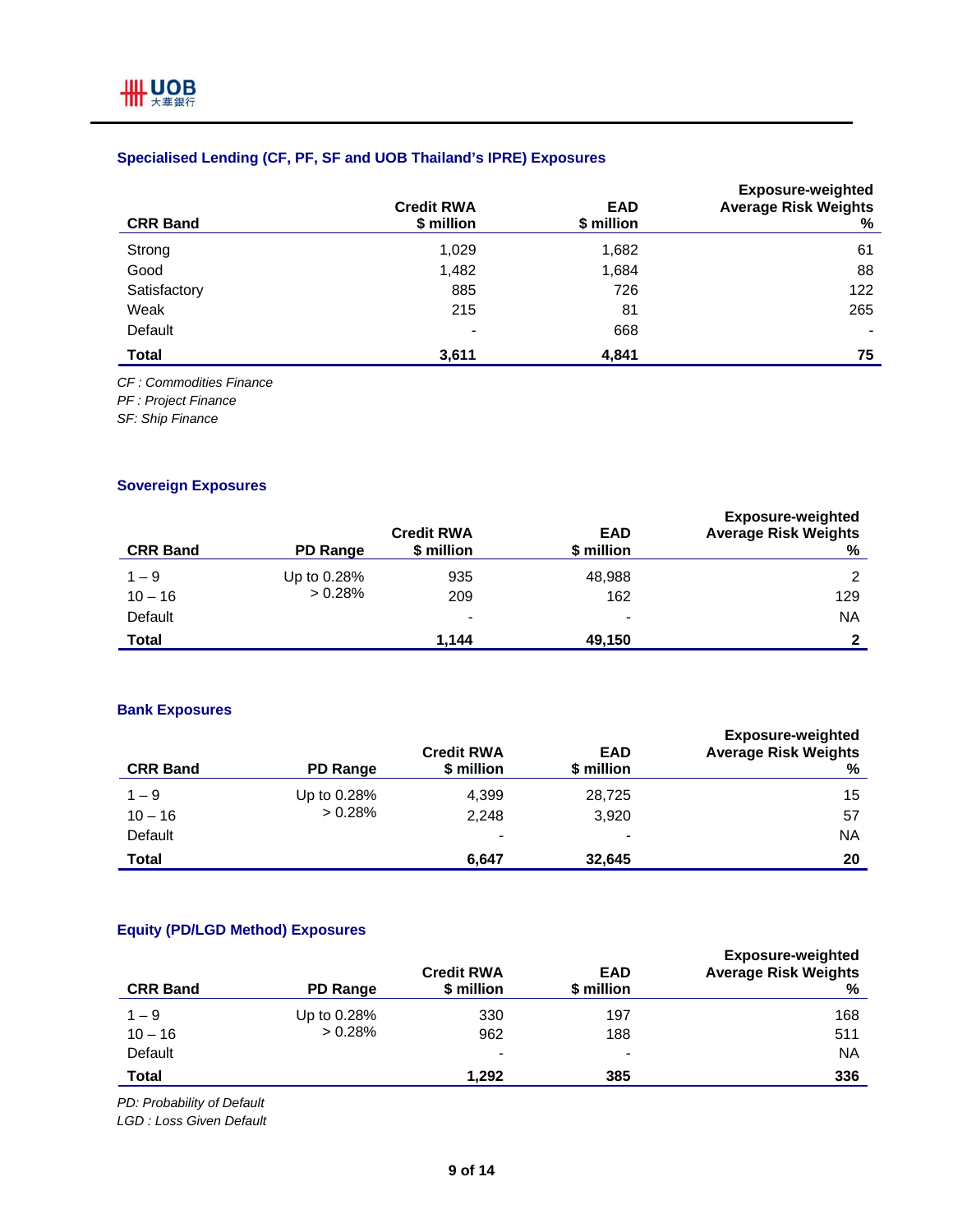## **HH UOB**

|                | <b>Retail (Residential Mortgage) Exposures</b> |                          |                                                                     |                                                         |                              |
|----------------|------------------------------------------------|--------------------------|---------------------------------------------------------------------|---------------------------------------------------------|------------------------------|
| <b>PD Band</b> | <b>Credit RWA</b><br>\$ million                | <b>EAD</b><br>\$ million | <b>Exposure-</b><br>weighted<br><b>Average Risk</b><br>Weights<br>% | <b>Exposure-</b><br>weighted<br><b>Average LGD</b><br>% | <b>Undrawn</b><br>\$ million |
| Up to $1\%$    | 3,940                                          | 48,466                   | 8                                                                   | 11                                                      | 1,878                        |
| $>1\%$ to 2%   | 1,172                                          | 6,923                    | 17                                                                  | 10                                                      | 44                           |
| $>2\%$         | 3,757                                          | 9,082                    | 41                                                                  | 12                                                      | 64                           |
| Default        | 313                                            | 576                      | 54                                                                  | 16                                                      |                              |
| Total          | 9,182                                          | 65,047                   | 14                                                                  | 11                                                      | 1,986                        |

#### **Retail (QRRE) Exposures**

| <b>PD Band</b> | <b>Credit RWA</b><br>\$ million | <b>EAD</b><br>\$ million | <b>Exposure-</b><br>weighted<br><b>Average Risk</b><br>Weights<br>% | <b>Exposure-</b><br>weighted<br><b>Average LGD</b><br>% | <b>Undrawn</b><br>\$ million |
|----------------|---------------------------------|--------------------------|---------------------------------------------------------------------|---------------------------------------------------------|------------------------------|
| Up to $1\%$    | 377                             | 3.437                    | 11                                                                  | 40                                                      | 1,632                        |
| >1% to 2%      | 217                             | 1,246                    | 17                                                                  | 33                                                      | 805                          |
| $>2\%$         | 1,532                           | 1,483                    | 103                                                                 | 63                                                      | 251                          |
| Default        | 120                             | 51                       | 236                                                                 | 71                                                      |                              |
| Total          | 2,246                           | 6,217                    | 36                                                                  | 45                                                      | 2,688                        |

*QRRE : Qualifying Revolving Retail Exposures* 

#### **Retail (Other Retail) Exposures**

| <b>PD Band</b> | <b>Credit RWA</b><br>\$ million | <b>EAD</b><br>\$ million | <b>Exposure-</b><br>weighted<br><b>Average Risk</b><br>Weights<br>% | <b>Exposure-</b><br>weighted<br><b>Average LGD</b><br>% | <b>Undrawn</b><br>\$ million |
|----------------|---------------------------------|--------------------------|---------------------------------------------------------------------|---------------------------------------------------------|------------------------------|
| Up to 1%       | 1,466                           | 12,686                   | 12                                                                  | 16                                                      | 1,597                        |
| >1% to 2%      | 537                             | 2,082                    | 26                                                                  | 21                                                      | 380                          |
| $>2\%$         | 1.641                           | 4,050                    | 41                                                                  | 25                                                      | 409                          |
| Default        | 170                             | 178                      | 96                                                                  | 32                                                      | 0                            |
| <b>Total</b>   | 3,814                           | 18,996                   | 20                                                                  | 18                                                      | 2,386                        |

### **Total loans & advances (by performing and non-performing)**

|                                 | \$ million |
|---------------------------------|------------|
| <b>Performing Loans</b>         |            |
| - Neither past due nor impaired | 195,347    |
| - Past due but not impaired     | 4,555      |
| <b>Non-Performing Loans</b>     | 2,504      |
| <b>Total Gross Loans</b>        | 202, 406   |
| <b>Specific Allowances</b>      | 747        |
| <b>General Allowances</b>       | 2,862      |
| <b>Total Net Loans*</b>         | 198,798    |

*\* Figure does not add up to the respective totals due to rounding.*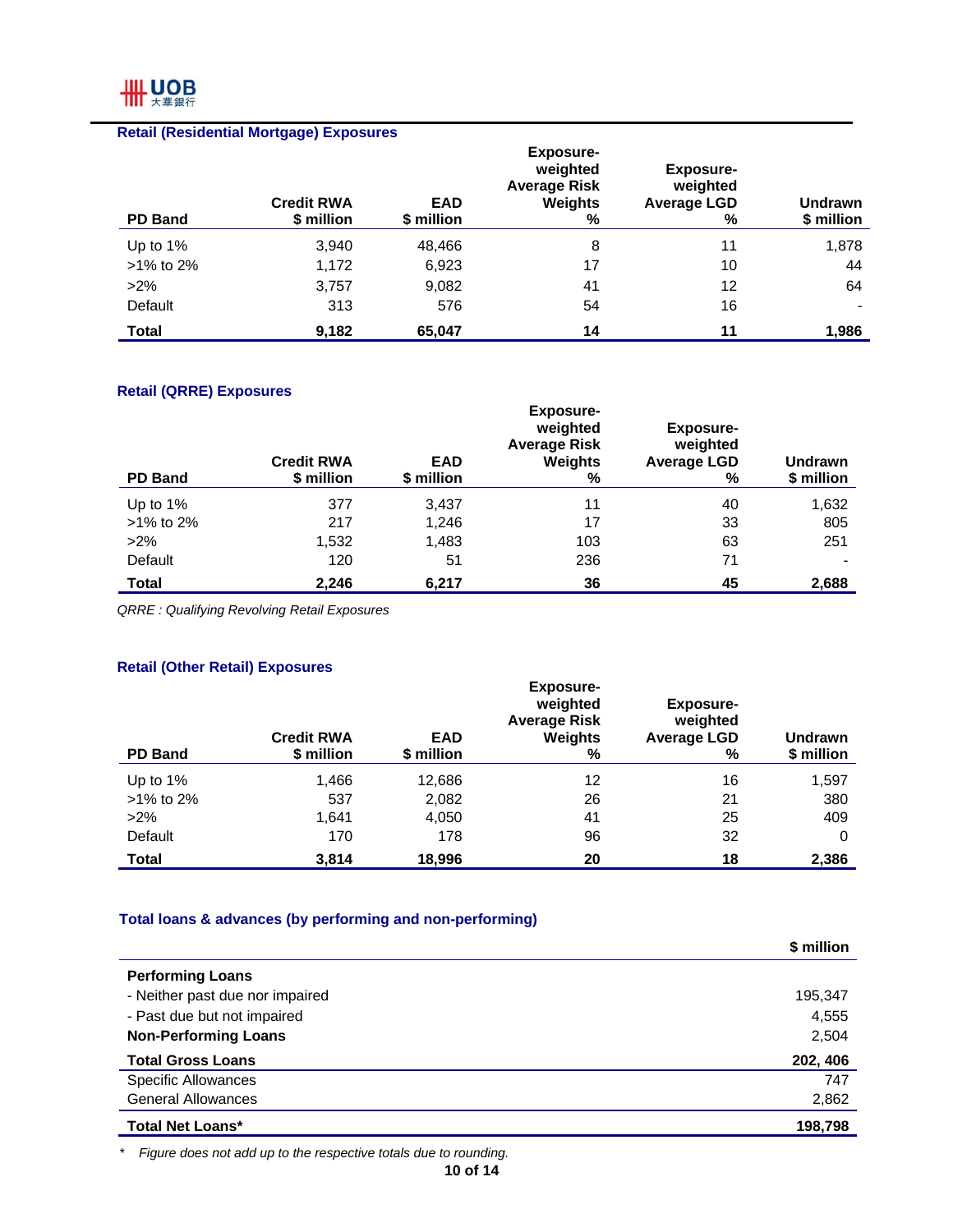#### **Past due but not impaired Loans**

|                                                           | $<$ 30 days | $30 - 59$ days | $60 - 90$ days           | Total      |
|-----------------------------------------------------------|-------------|----------------|--------------------------|------------|
|                                                           | \$ million  | \$ million     | \$ million               | \$ million |
| Analysed by past due period and<br>geography <sup>a</sup> |             |                |                          |            |
| Singapore                                                 | 1,883       | 448            | 76                       | 2,407      |
| Malaysia                                                  | 588         | 230            | 61                       | 879        |
| Thailand                                                  | 701         | 55             | 31                       | 787        |
| Indonesia                                                 | 180         | 55             | 21                       | 256        |
| Greater China                                             | 123         | 9              | $\overline{\phantom{a}}$ | 132        |
| <b>Others</b>                                             | 62          | 21             | 11                       | 94         |
| <b>Total</b>                                              | 3,537       | 818            | 200                      | 4,555      |

*a By borrower's country of incorporation / operation (for non-individuals) and residence (for individuals).* 

|                                             | $<$ 30 days | 30 - 59 days | $60 - 90$ days | <b>Total</b> |
|---------------------------------------------|-------------|--------------|----------------|--------------|
|                                             | \$ million  | \$ million   | \$ million     | \$ million   |
| Analysed by past due period and<br>industry |             |              |                |              |
| Transport, storage and communication        | 202         | 15           | 3              | 220          |
| Building and construction                   | 346         | 98           | 12             | 456          |
| Manufacturing                               | 353         | 60           | 23             | 436          |
| <b>Financial institutions</b>               | 246         | 36           |                | 282          |
| General commerce                            | 714         | 88           | 40             | 842          |
| Professionals and private individuals       | 598         | 181          | 52             | 831          |
| Housing Loans                               | 985         | 309          | 69             | 1,363        |
| Others                                      | 93          | 31           | 4              | 125          |
| Total                                       | 3,537       | 818          | 200            | 4,555        |

#### **Past due non-performing assets**

|                                              | $< 90 \text{ days}$ | 90 - 180 days | > 180 days | <b>Total</b> |
|----------------------------------------------|---------------------|---------------|------------|--------------|
|                                              | \$ million          | \$ million    | \$ million | \$ million   |
| Analysed by past due period and<br>geography |                     |               |            |              |
| Singapore                                    | 345                 | 207           | 379        | 931          |
| Malaysia                                     | 79                  | 123           | 221        | 423          |
| Thailand                                     | 36                  | 52            | 201        | 289          |
| Indonesia                                    | 28                  | 73            | 234        | 335          |
| Greater China                                | 47                  | 11            | 91         | 149          |
| <b>Others</b>                                | 18                  | 9             | 350        | 377          |
| Non-performing loan                          | 553                 | 475           | 1.476      | 2,504        |
| Debt Securities, contingent items and others | 53                  |               | 148        | 201          |
| <b>Total</b>                                 | 606                 | 475           | 1,624      | 2,705        |

*a By borrower's country of incorporation / operation (for non-individuals) and residence (for individuals)*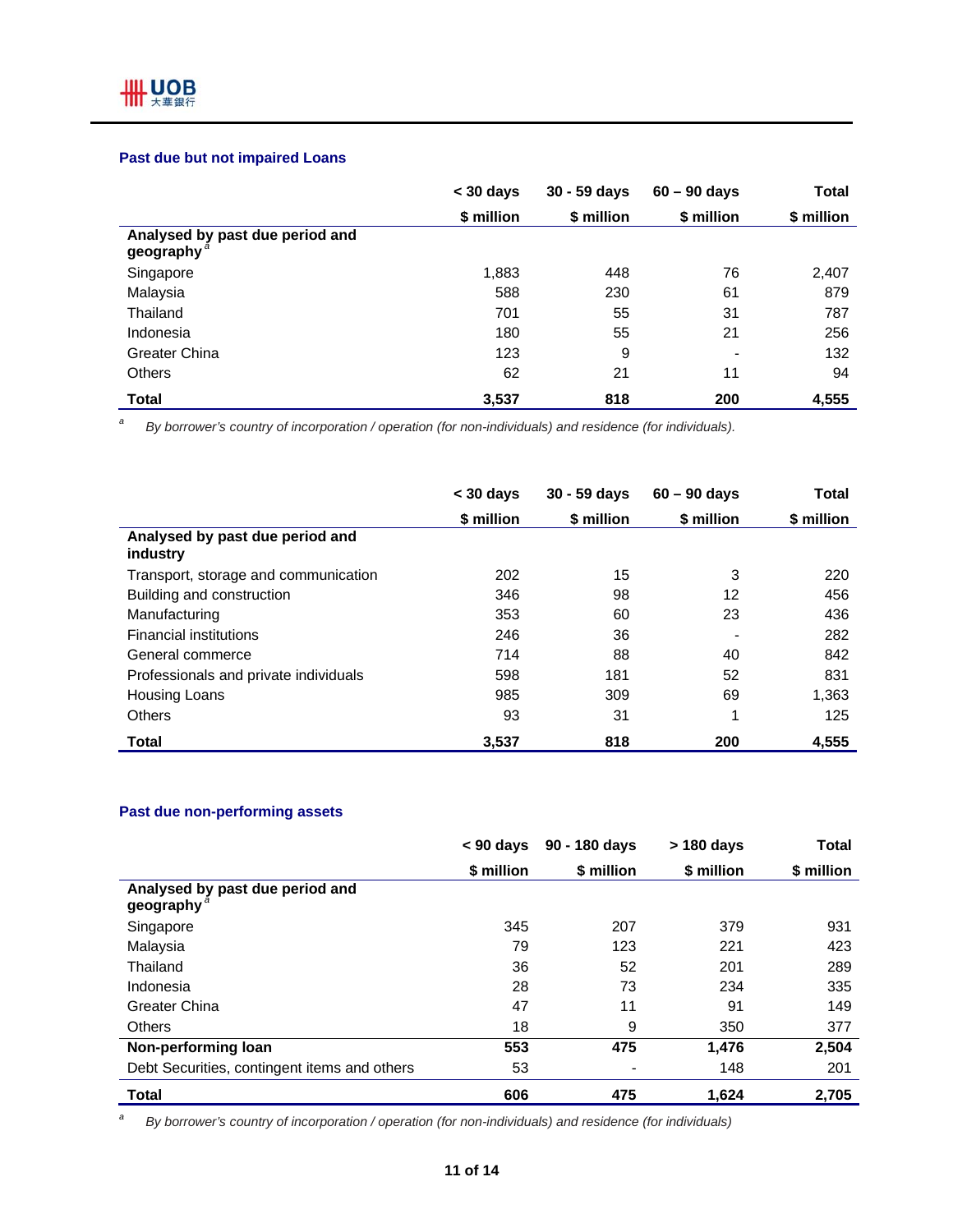## **HH UOB**

|                                              | $< 90$ days | 90 - 180 days | > 180 days | Total      |
|----------------------------------------------|-------------|---------------|------------|------------|
|                                              | \$ million  | \$ million    | \$ million | \$ million |
| Analysed by past due period and<br>industry  |             |               |            |            |
| Transport, storage and communication         | 184         | 143           | 446        | 773        |
| Building and construction                    | 82          | 62            | 79         | 223        |
| Manufacturing                                | 33          | 8             | 221        | 262        |
| <b>Financial institutions</b>                | 35          |               | 77         | 112        |
| General commerce                             | 68          | 62            | 150        | 280        |
| Professionals and private individuals        | 74          | 78            | 100        | 252        |
| <b>Housing Loans</b>                         | 57          | 119           | 365        | 541        |
| <b>Others</b>                                | 20          | 3             | 38         | 61         |
| Non-performing loan                          | 553         | 475           | 1,476      | 2,504      |
| Debt Securities, contingent items and others | 53          |               | 148        | 201        |
| <b>Total</b>                                 | 606         | 475           | 1.624      | 2.705      |

#### **Movements in specific and general allowances**

|                           | <b>Balance as at</b><br>1 January<br>2015 | <b>Net Charge</b><br>to income<br>statement <sup>a</sup> | <b>Write-off</b> | Exchange &<br>other<br>movements | <b>Balance at 30</b><br><b>June 2015</b> |
|---------------------------|-------------------------------------------|----------------------------------------------------------|------------------|----------------------------------|------------------------------------------|
|                           | \$ million                                | \$ million                                               | \$ million       | \$ million                       | \$ million                               |
| Specific Allowances       | 657                                       | 156                                                      | (58)             | (8)                              | 747                                      |
| <b>General Allowances</b> | 2.783                                     | 106                                                      | $\blacksquare$   | (27)                             | 2,862                                    |
| Total*                    | 3.440                                     | 262                                                      | (58)             | (35)                             | 3,608                                    |

*a Excludes direct charge-offs and recoveries of \$64 million and \$36 million respectively.*

*\* Figure does not add up to the respective totals due to rounding.* 

#### **Movement of specific allowances by industry**

|                                          | <b>Balance as at</b><br>1 January<br>2015 | <b>Net Charge</b><br>to income<br>statement | <b>Write-off</b> | <b>Exchange &amp;</b><br>other<br>movements | <b>Balance at 30</b><br><b>June 2015</b> |
|------------------------------------------|-------------------------------------------|---------------------------------------------|------------------|---------------------------------------------|------------------------------------------|
|                                          | \$ million                                | \$ million                                  | \$ million       | \$ million                                  | \$ million                               |
| Transport, storage and<br>communication  | 226                                       | 51                                          |                  | (5)                                         | 272                                      |
| Building and construction                | 44                                        | 16                                          | (9)              | $\blacksquare$                              | 51                                       |
| Manufacturing                            | 126                                       | 38                                          | (12)             |                                             | 152                                      |
| <b>Financial institutions</b>            | 6                                         | $\overline{2}$                              |                  |                                             | 8                                        |
| General commerce                         | 110                                       | 4                                           | (14)             | (1)                                         | 99                                       |
| Professionals and private<br>individuals | 92                                        | 8                                           | (17)             | (1)                                         | 82                                       |
| Housing Loans                            | 40                                        | 37                                          |                  | (1)                                         | 76                                       |
| <b>Others</b>                            | 13                                        |                                             | (6)              |                                             | 7                                        |
| <b>Total</b>                             | 657                                       | 156                                         | (58)             | (8)                                         | 747                                      |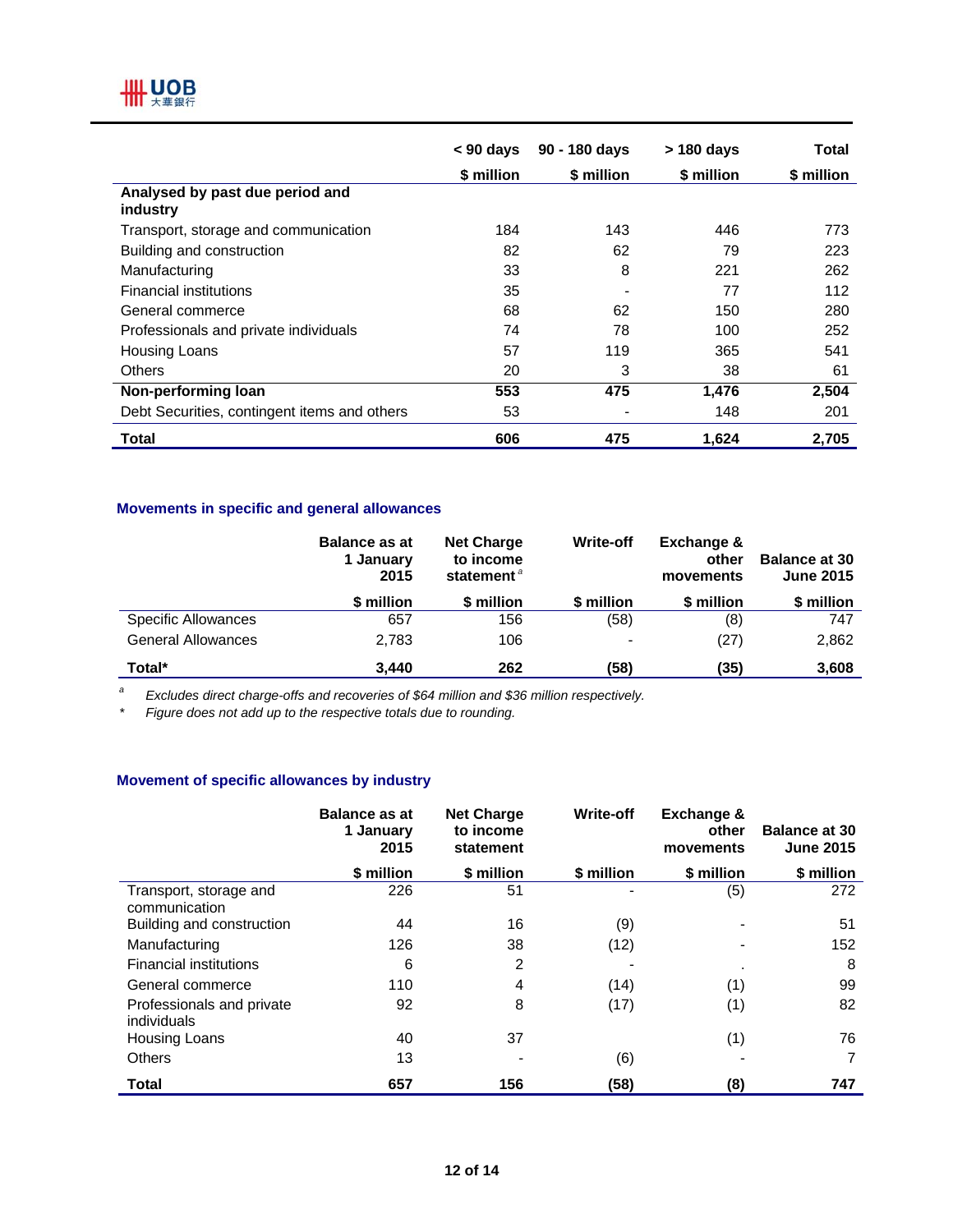#### **Allowances for credit and other assets**

|                         | \$ million |
|-------------------------|------------|
| Specific allowances on: |            |
| Loans                   | 221        |
| Investments             | 36         |
| <b>Others</b>           | 14         |
| General allowances      | 51         |
|                         | 321        |

| Included in the allowances are the following: |  |
|-----------------------------------------------|--|
|-----------------------------------------------|--|

| Bad debts written off | ٥        |
|-----------------------|----------|
| Bad debts recovery    | 12F<br>◡ |

*\* Figure does not add up to the respective totals due to rounding.* 

#### **MARKET RISK**

Capital requirements by market risk type under Standardised Approach:

| <b>Analysed by Risk Type</b> | \$ million |
|------------------------------|------------|
| Interest rate                | 641        |
| Equity                       | 3          |
| Foreign Exchange             | 867        |
| Commodity                    | 83         |
| <b>Total</b>                 | 1,595      |

*This comprises all Trading Book, Non-Trading Commodity and Non-Trading FX Exposures.* 

#### **Equity Exposures in the Banking Book**

The following table shows the value of the Equity exposures under IRB Approach in the banking book:

|                       | <b>SRW Method</b>                               |              | <b>PD/LGD Method</b>     |                                                 |
|-----------------------|-------------------------------------------------|--------------|--------------------------|-------------------------------------------------|
|                       | <b>Exposure-weighted</b><br><b>Average Risk</b> |              |                          | <b>Exposure-weighted</b><br><b>Average Risk</b> |
|                       | <b>EAD</b><br>\$ million                        | Weights<br>% | <b>EAD</b><br>\$ million | Weights<br>%                                    |
|                       |                                                 |              |                          |                                                 |
| Listed securities     | 847                                             | 318          | 287                      | 343                                             |
| Other equity holdings | 816                                             | 424          | 98                       | 313                                             |
| Total                 | 1,663                                           |              | 385                      |                                                 |

Note: The equity exposures are included in the investment securities table below.

Total equity exposures that were deducted from capital amounted to \$57 million.